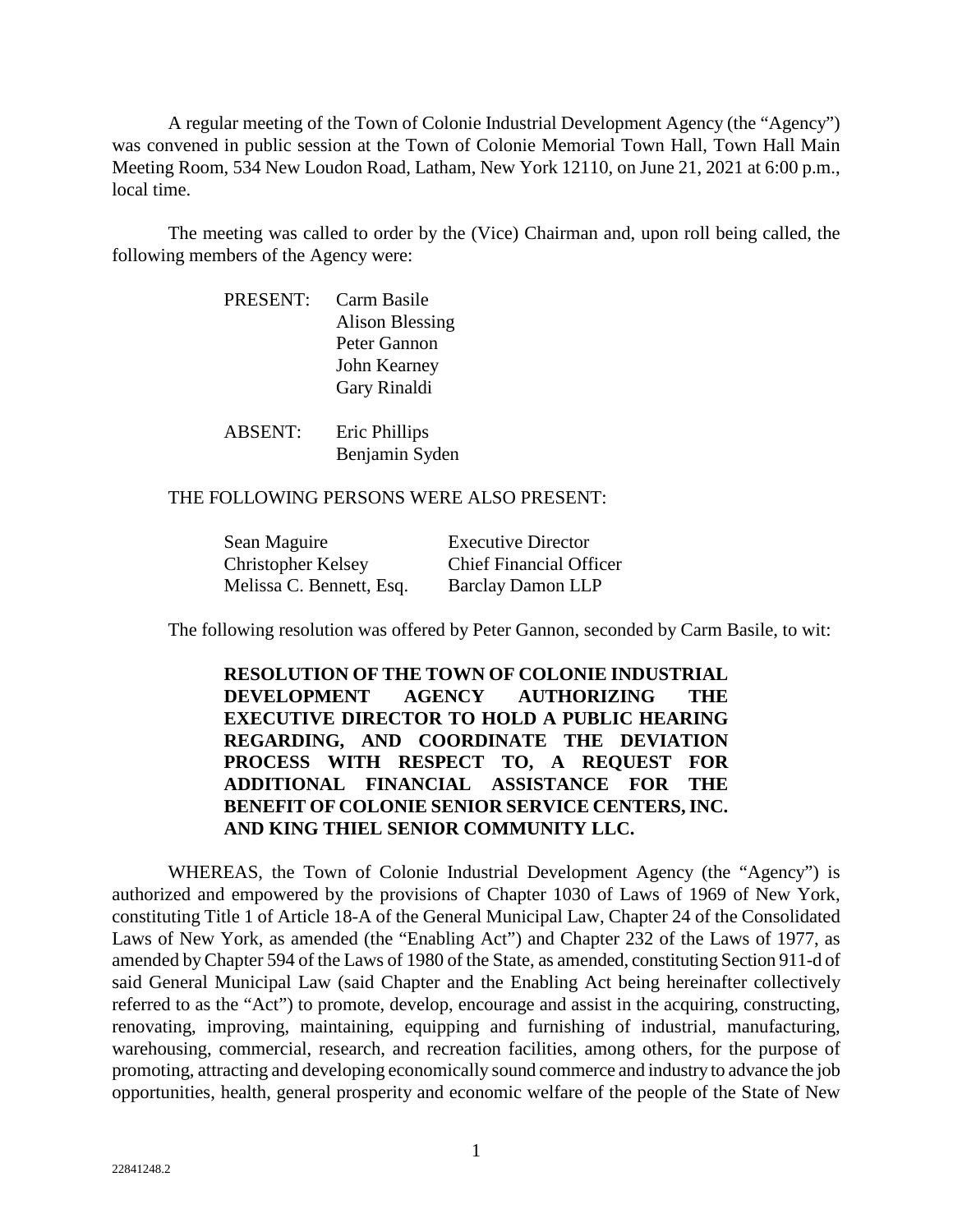York, to improve their prosperity and standard of living, and to prevent unemployment and economic deterioration; and

WHEREAS, to accomplish its stated purposes, the Agency is authorized and empowered under the Act to acquire, construct, reconstruct and install "projects" (as defined in the Act) or to cause said projects to be acquired, constructed, reconstructed and installed, and to convey said projects or to lease said projects with the obligation to purchase; and

WHEREAS, on or about May 10, 2016, the Agency undertook a project (the "Project") on behalf of Colonie Senior Service Centers, Inc. (the "Operating Company") consisting of the following: (A)(1) the acquisition of a leasehold interest in approximately 21.2 acres of land located at 17 Elks Lane in the Town of Colonie, Albany County, New York (the "Land"), and the existing building located thereon (the "Existing Building"), (2) the demolition of the Existing Building, (3) construction on the Land of (a) a 3-story building consisting of 96 units of affordable rental housing for persons aged 60 and older of low and moderate income, (b) an approximately 5,000 square foot building for use as a senior center, and (c) a detached parking garage and related site improvements for use of the tenants (collectively, the "Facility"), and (4) the acquisition and installation therein and thereon of various machinery and equipment (the "Equipment") (the Land, the demolition of the Existing Buildings, the Facility and the Equipment being collectively referred to as the "Project Facility"); (B) the granting of certain "financial assistance" (within the meaning of Section 854(14) of the Act) with respect to the foregoing, including potential exemptions from real estate transfer taxes and real property taxes; and (C) the lease (with an obligation to purchase) or sale of the Project Facility to the Operating Company or such other person as may be designated by the Operating Company and agreed upon by the Agency; and

WHEREAS, in connection with the Project, the Agency and the Operating Company entered into a payment in lieu of tax agreement dated as of May 1, 2016 (the "Original PILOT Agreement"); and

WHEREAS, the Operating Company and King Thiel Senior Community LLC (the "Real Estate Holding Company") have submitted an application (the "Application") to the Agency, a copy of which was presented at this meeting and a copy of which Application is on file at the office of the Agency, which Application describes the proposed refinancing of the Project by the Operating Company, including a transfer of ownership of the Project from the Operating Company to the Real Estate Holding Company, and which Application requests that the Agency: (A) consent to the assignment and assumption of the Original PILOT Agreement and the related straight-lease transaction documents from the Operating Company to the Real Estate Holding Company, and (B) approve additional financial assistance to the Operating Company and the Real Estate Holding Company in the form of (i) additional real property tax exemption benefits; and (ii) a mortgage recording tax exemption (collectively, the "Additional Financial Assistance"), as more specifically set forth in the Application; and

WHEREAS, pursuant to Section 859-a of the Act, prior to the Agency providing any "financial assistance" (as defined in the Act) of more than \$100,000 to any project, the Agency,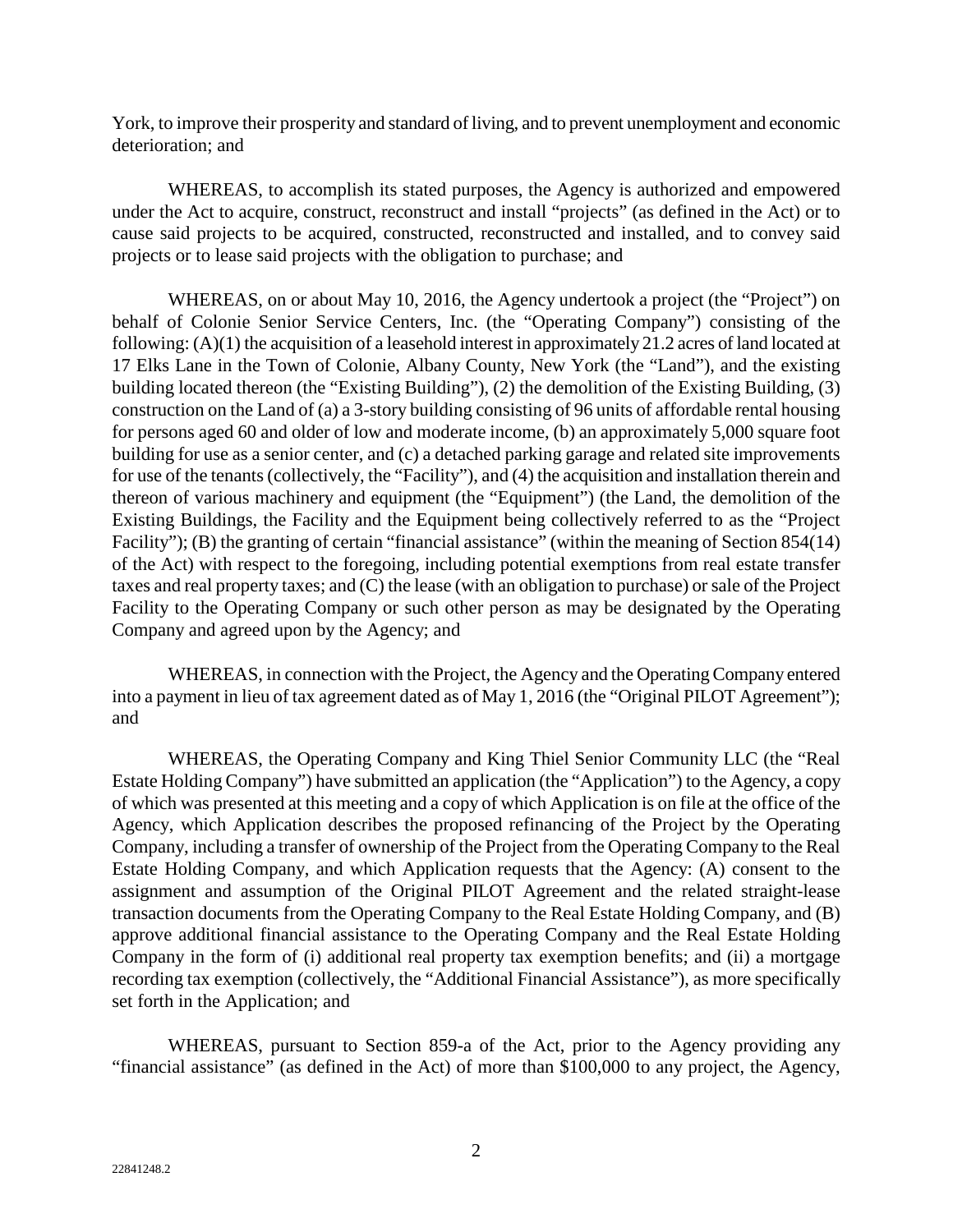among other things, must hold a public hearing pursuant to Section 859-a of the Act with respect to said project; and

WHEREAS, the Additional Financial Assistance will constitute more than \$100,000 of additional "financial assistance" to the Project: and

WHEREAS, to the Operating Company and the Real Estate Holding Company have requested that the Agency enter into an amended and restated payment in lieu of tax agreement (the "Proposed Amended and Restated PILOT Agreement") with respect to the Project Facility, the terms of which deviate from the standard terms of a payment in lieu of tax agreement under the Agency's Uniform Tax Exemption Policy (the "UTEP"); and

WHEREAS, the Agency desires to comply with the public hearing and notice requirements contained in Section 859-a of the Act and the procedure and notice requirements for a deviation from the UTEP with respect to the Proposed Amended and Restated PILOT Agreement contained in Section 874 of the Act and the UTEP; and

WHEREAS, pursuant to Article 8 of the Environmental Conservation Law, Chapter 43-B of the Consolidated Laws of New York, as amended (the "SEQR Act"), and the regulations (the "Regulations") adopted pursuant thereto by the Department of Environmental Conservation of the State of New York (collectively with the SEQR Act, "SEQRA"), the Agency has not yet made a determination as to the potential environmental significance of the Project and therefore has not yet determined whether an environmental impact statement is required to be prepared with respect to the Project;

## NOW, THEREFORE, BE IT RESOLVED BY THE MEMBERS OF THE TOWN OF COLONIE INDUSTRIAL DEVELOPMENT AGENCY AS FOLLOWS:

Section 1. The Agency hereby authorizes the Executive Director of the Agency, after consultation with the members of the Agency and counsel to the Agency, (A) to establish the time, place and date for a public hearing of the Agency to hear all persons interested in the proposed Additional Financial Assistance being contemplated by the Agency with respect to the Project, said public hearing to be held, as appropriate, in the city, town or village where the Project Facility is or is to be located or remotely by conference call or similar service pursuant to Executive Order 202.1, as amended and extended; (B) to cause notice of such public hearing to be given to the public by publishing a notice of such hearing in a newspaper of general circulation available to the residents of the governmental units where the Project Facility is or is to be located, such notice and publication to comply with the requirements of Section 859-a of the Act; (C) to cause notice of said public hearing to be given to the chief executive officer of the county and each city, town, village and school district in which the Project Facility is or is to be located to comply with the requirements of Section 859-a of the Act; (D) to conduct such public hearing; and (E) to cause a report of said public hearing fairly summarizing the views presented at said public hearing to be promptly prepared and cause copies of said report to be made available to the members of the Agency.

Section 2. The Agency hereby further authorizes the Executive Director of the Agency, after consultation with the members of the Agency and counsel to the Agency, to (A) establish a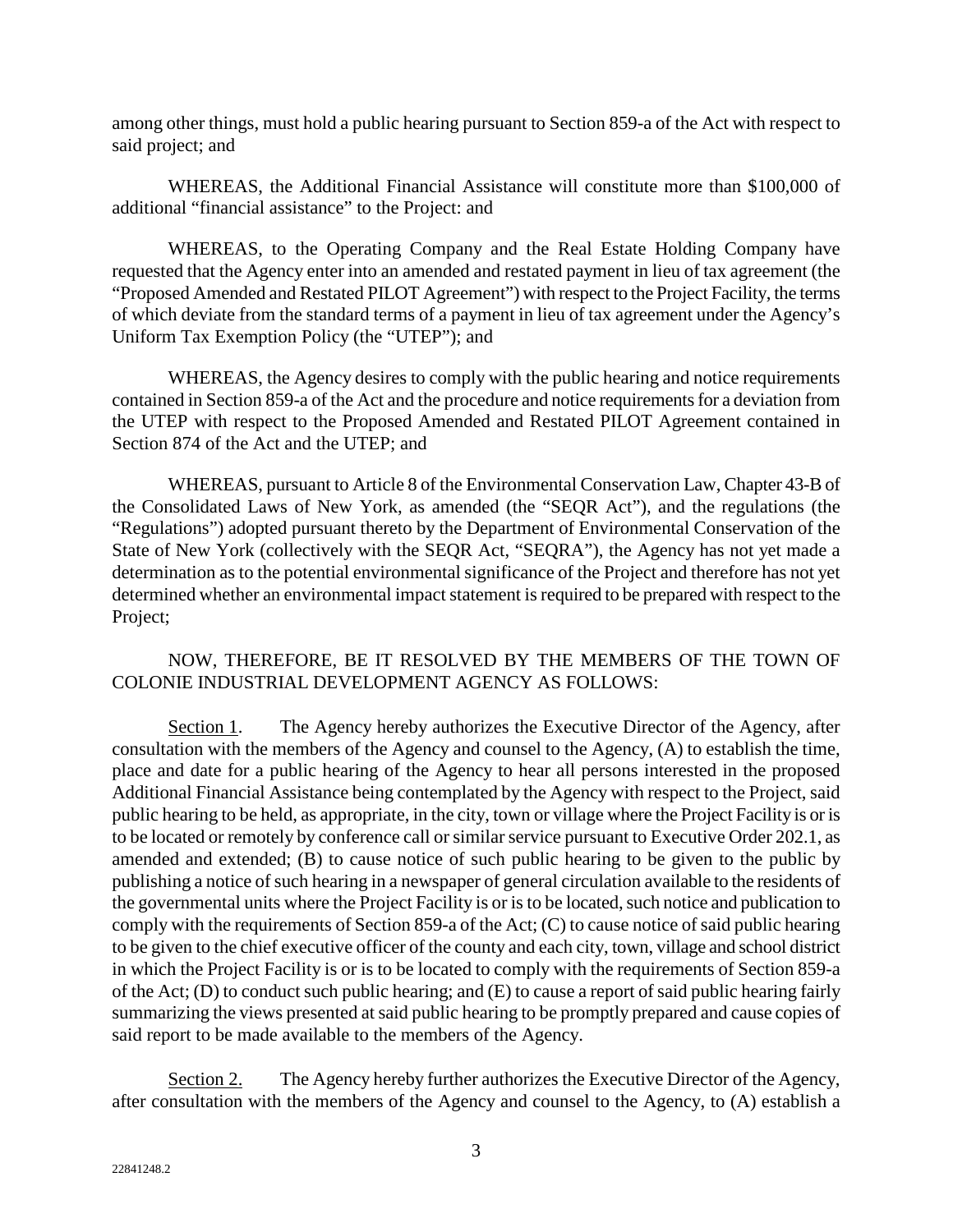time, date and place for a meeting of the Agency to consider the approval by the members of the Agency of the Proposed Amended and Restated PILOT Agreement (if applicable, said meeting to be held remotely by conference call or similar service pursuant to Executive Order 202.1 (as amended and extended)); and (B) cause notice of said meeting to be given to the chief executive officer of the county and each city, town, village and school district in which the Project Facility is located, such notice or notices to comply with the requirements of Section 874 of the Act and the UTEP.

Section 4. The Executive Director of the Agency is hereby authorized and directed to distribute copies of this Resolution to the Operating Company and the Real Estate Holding Company and to do such further things or perform such acts as may be necessary or convenient to implement the provisions of this Resolution.

Section 5. Barclay Damon LLP is hereby authorized, at the expense of the Operating Company and the Real Estate Holding Company, to work with the Operating Company and the Real Estate Holding Company, Counsel to the Operating Company and the Real Estate Holding Company, and others to prepare, for submission to the Agency, all documents necessary to effect the authorization of the transactions contemplated by this Resolution.

Section 6. This Resolution shall take effect immediately.

The question of the adoption of the foregoing Resolution was duly put to a vote on roll call, which resulted as follows:

|                        | <b>AYE</b> | <b>NAY</b> | <b>ABSTAIN</b> | <b>ABSENT</b> |
|------------------------|------------|------------|----------------|---------------|
| Carm Basile            | X          |            |                |               |
| <b>Alison Blessing</b> |            |            | Χ              |               |
| Peter Gannon           | X          |            |                |               |
| John Kearney           |            |            |                | Χ             |
| Eric Phillips          | Χ          |            |                |               |
| Gary Rinaldi           | X          |            |                |               |
| Benjamin Syden         |            |            |                | X             |

The Resolution was thereupon declared adopted.